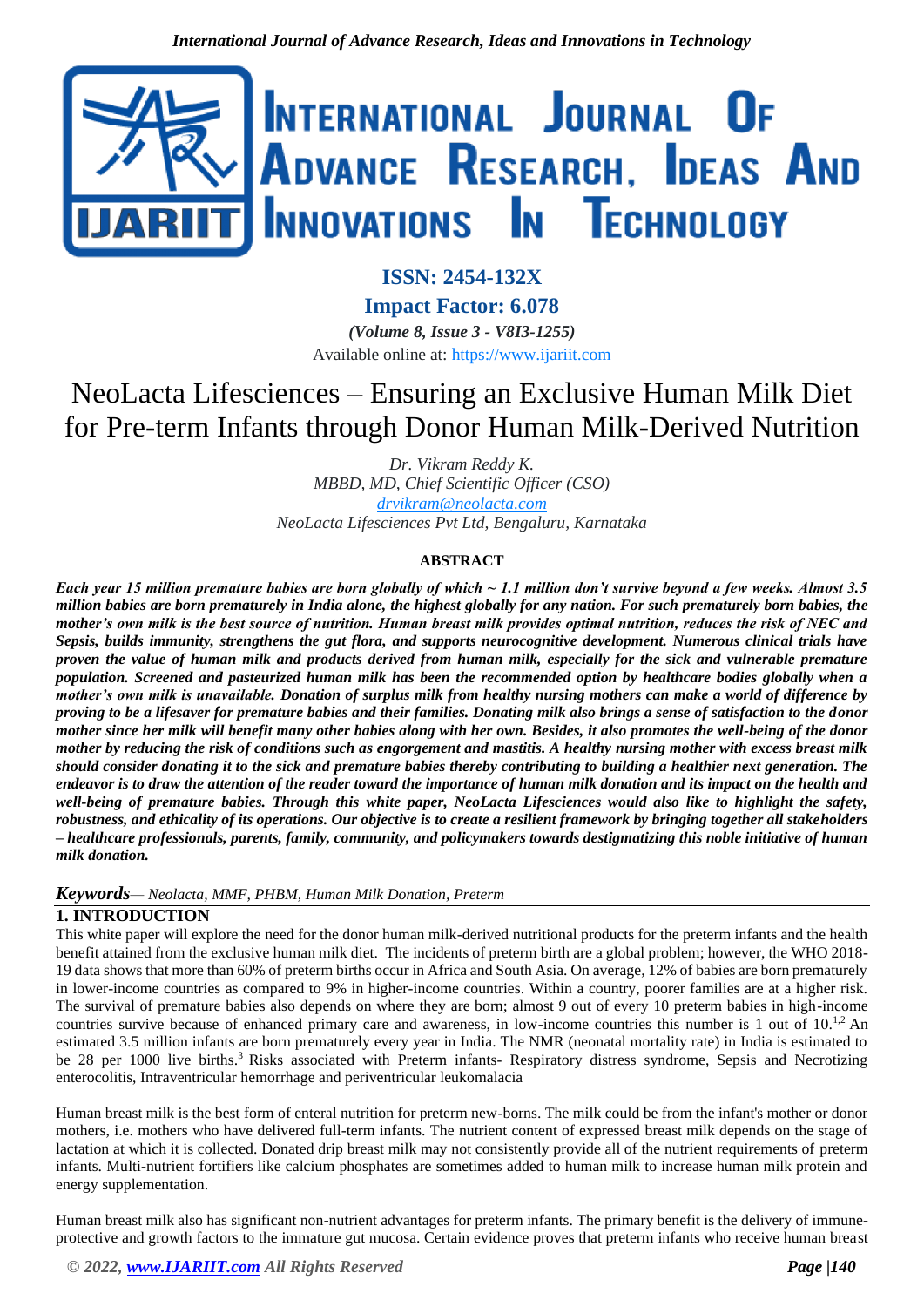milk rather than formula milk have a lower incidence of feed intolerance or gastrointestinal problems and a lower incidence of necrotising enterocolitis (usually fatal).<sup>4,5</sup>

## **2. PRETERM STATISTICS IN INDIA**

In India 3,341,000 babies are born prematurely each year and 361,600 children under five of age die due to direct preterm complications. <sup>6</sup>



Short-term benefits of exclusive human milk feeding for the baby:

- Breast milk is a rich source of lactose and essential fatty acids that help a baby's brain development.
- Breast milk regulates healthy bacteria in the baby's gut
- Human milk feeding decreases the incidence and severity of infectious diseases like bacterial meningitis, diarrhoea, respiratory tract infections, necrotizing enterocolitis, otitis media, urinary tract infection, and late-onset sepsis in preterm infants. In addition, post-neonatal infant mortality rates are significantly decreased.
- Breastfeeding encourages skin-to-skin contact and nurturing, enabling to soothe and comfort the infant.
- In premature infants, several studies show a positive relationship between the quantity of breast milk received during hospitalization and neurodevelopment.<sup>7</sup>

Long-term benefits of exclusive human milk feeding for the baby:

- Babies who are breastfed have a reduced risk of obesity, diabetes mellitus, lymphoma, leukemia, hypercholesterolemia, and asthma in adulthood.
- Studies have reported that breastfed infants show enhanced performance on tests of cognitive development, especially if breastfed exclusively and for a more extended period of time.
- Breastfed premature children had better psychomotor development at 2 to 5 years than non-breastfed children.

Human milk is chemically and physically a complex biofluid containing relatively high amounts of lipids and carbohydrates and numerous living cells and organisms. Due to these complexities, human-milk analysis has been challenging, requiring adjustments in sample pre-processing and assay validation and optimization.

About 75% of premature infants can be saved with appropriate and cost-effective interventions. These include kangaroo mother care, prompt neonatal resuscitation, timely detection and treatment of neonatal infections and breastfeeding. Of these, breastfeeding has been identified as the single most powerful method, with the potential to prevent 0.16 million under-5 deaths in India. Yet the data shows that breastfeeding rates remain low, with only 41.6% of infants being initiated into breastfeeding within 1 hour of birth and 54.9% of infants exclusively breastfed until six months of age.

#### **2.1 Neolacta product studies**

Neolacta is the only company in India and Asia dedicated to improving access to Human Milk through their products fully derived from Human Milk. These products aim to address the needs of neonatal nutrition, thereby playing a critical role in ensuring "intact survival" for premature babies.

Various clinical trials have proven the value of human milk-derived products in saving lives of premature babies and low birth weight babies ( $\lt$  2500g). It acts as an effective substitute for low / non-lactating mothers. Some of these products and their related studies are shown below-

## **3. CASE STUDY: DR ANICE JOY, CONSULTANT NEONATOLOGIST, KOCHI<sup>8</sup>**

This case demonstrates the positive effect of Human milk-derived fortifier (*Neolact MMF*) in a preterm baby having an intolerance to bovine milk-based fortifiers. a case report of cows milk protein allergy (CMPA) in a girl baby born at 30 weeks gestation weighing 1500 gm, admitted in NICU with birth asphyxia and severe respiratory distress syndrome (RDS), Fortification with a bovine milkbased fortifier (BMBF) was initiated at 100 ml/kg/day feeding volume, baby developed severe feed intolerance episodes and the mean weight gain was 5 g/day, due to which, fortification was switched to a different brand of BMBF, baby continued to have feed intolerance in the form of bilious vomiting, significant gastric residual volume (GRV) and abdominal distension after the addition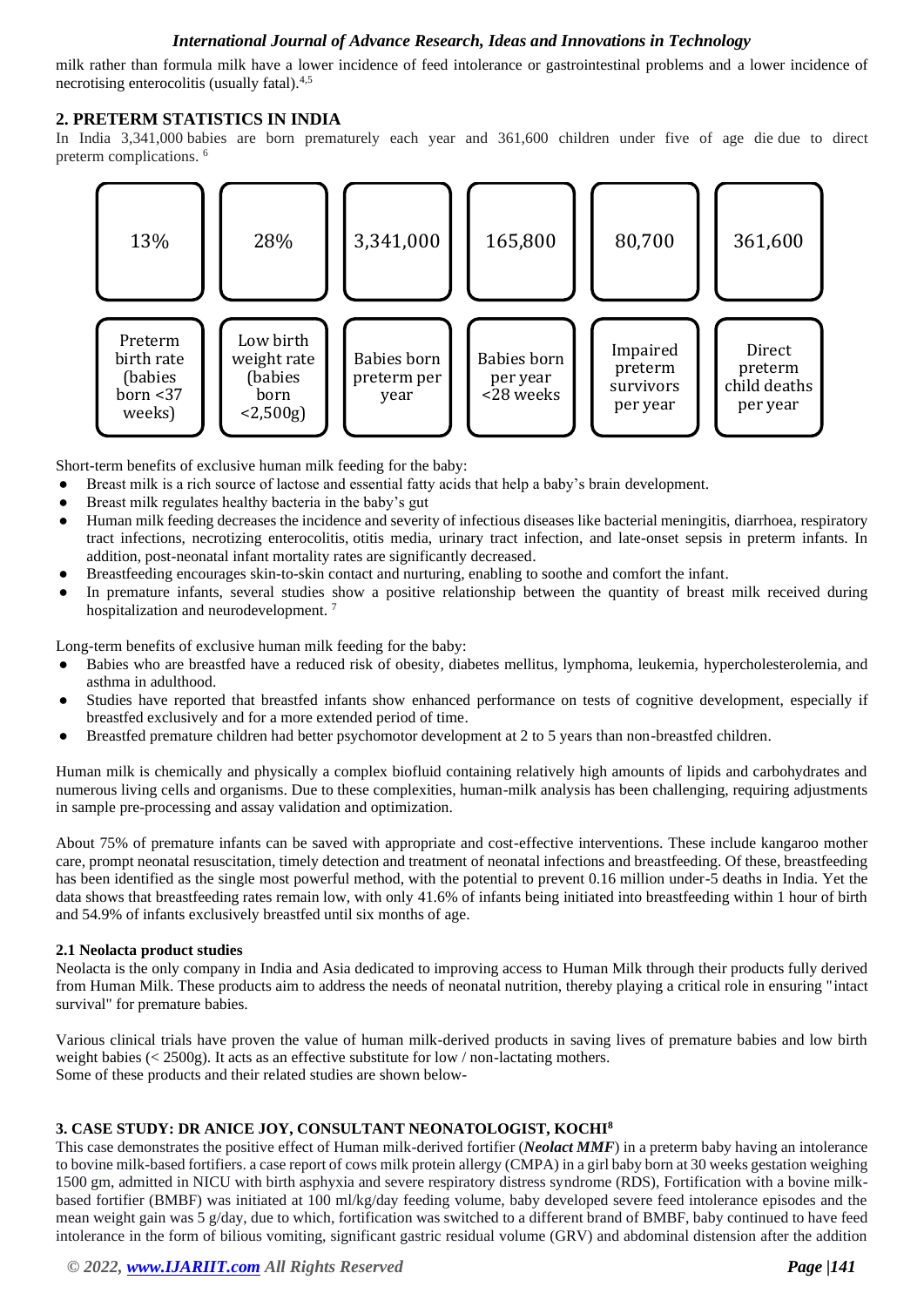of BMBF. A probable diagnosis of Cow's Milk Protein Allergy (CMPA) was made and the baby was put on human milk-based fortifier (HMBF), CMPA was mitigated by switching to HMBF (NeoLact MMF), which resulted in cessation of feed intolerance and providing an effective weight gain (30 g/day). HMBF can be considered as a safe and effective fortification option for preterm infants.

# **4. EARLY FORTIFICATION STUDY WITH NEOLACT MMF – Dr. Manessha P et al. <sup>9</sup>**

This single-center pilot study was carried out on five neonates (three males and two females). The neonates were enrolled between June and October 2019. Only those exclusively breastfed neonates were chosen to ensure that all enrolled neonates were uniformly fed an EHMD. The neonates born with a low birth weight (between 800g to 1500g) and/ or born at less than 36 weeks of gestational age (GA), with the ability to adhere to a feeding protocol based on the use of mother's own milk (MOM) or pasteurized donor milk (in case of requirement) and whose parents had the intention to give them only Human Milk were enrolled for this study. Neonates with major congenital malformations or intestinal anomaly and/ or those who had received bovine milk–based formula/ fortifier before this study were excluded.

The standard NICU protocol was followed and total parenteral nutrition was started on day 1. It was continued until the neonates could tolerate more than 50% of the daily feed requirement through oral means. Oral feeds were initiated on day 2, and all neonates received MOM, which was supplemented with pasteurized DHM if MOM was unavailable or insufficient. Based on the chief neonatologist's decision, fortified human milk (FHM) was initiated early, depending upon each neonate's nutritional requirements. According to the manufacturer's recommendation, 25mL of MOM was mixed with 1 g of 100% HMDF. This study used Neolact Mother's Milk Fortifier (MMF; Neolacta Lifesciences Pvt Ltd, Bengaluru, Karnataka, India). At the time of discharge, fortified feeds were stopped and those neonates who weighed at least 1.6kg and were breastfeeding adequately or tolerating all feed requirements were discharged.

The primary aim was to record the Feed tolerability, including the adverse events comprising three or more episodes of emesis within 24 hours, abdominal distention exceeding 2 cm or more, or gastric residual volume exceeding 50%. The secondary outcomes measured were the growth parameters, including mean weight gain  $(g/d)$ , mean length gain (mm/d), and mean gain in head circumference (mm/d) at the end of the study. The feed volume (mL/kg/d) at the start of fortification and the number of days of fortification were also recorded. Until discharge, the total serum proteins were estimated once every week at the discretion of the chief neonatologist.

- A total of 5 neonates were enrolled for the study. Their mean GA was 32.36 weeks ( $\pm$  1.36 weeks) and birth weight was 1086 grams ( $\pm$  173.8 g). The mean feed volume was 52.2 mL/kg/d ( $\pm$  11.75 mL/kg/d).
- No incidents of feed interruptions were reported; the 100% HMDF was well tolerated by all the neonates.
- In this study, the preterm neonates tolerated the EHMD (with MOM or DHM with HMDF) well.
- This study provides a preliminary report on the effects of early fortification with 100% HMDF on the growth of preterm neonates. We observed that early fortification with feed volumes  $<$  55 mL/kg/d resulted in a faster weight gain and faster discharge from the NICU, compared with fortification with higher feed volumes. For a neonate, the reduction in NICU stay by 5 to 10 days means a reduced risk of hospital-acquired infections and reduced medical costs.
- According to a study by Chan et al, the antibacterial activity of HM can be affected by the addition of BMDF, but not by the addition of a HMDF. As observed by Gathwala et al, the mean gain in total serum proteins at the end of 2 weeks with exclusive human breast milk was 0.32 g/dL. After fortification (fortifier + expressed breast milk [EBM]), the mean gain in total serum proteins was 0.66 g/dL, when the fortification with a BMDF was started at 100 mL/kg/d of enteral feed volume.
- $\bullet$  In this study, the mean gain in total serum proteins at the end of 2 weeks of fortification (MMF + EBM) was 1.46 g/dL, when fortification was started early at feed volumes < 100 mL/kg/d (mean feed volume was 52 mL/kg/d). This could suggest advantages of early fortification at volumes < 70 mL/kg/d, which offers a good increase in the protein concentration with a reduction in the requirement of NICU stay. However, these results need to be proved further, with a larger study group.
- This study presents preliminary evidence that early fortification with a 100% HMDF provides adequate growth with optimum amounts of proteins in both ELBW and VLBW preterm neonates without compromising the benefits of an EHMD. The results also indicate good feed tolerance with no clinically significant record of adverse events. Although it adds evidence in this field, more research through a larger sample size is required to conclusively prove that an EHMD supplemented with HM-derived fortifiers will boost the ongoing efforts of neonatologists to reduce neonatal morbidity rates by significant percentages.

#### **5. POST-DISCHARGE NEOLACT 70 SUPPLEMENTATION STUDY IN PRETERM INFANTS. Dr Lingaraju S - Department of Neonatology, People Tree at Meenakshi Hospital, Bengaluru<sup>10</sup>**

NeoLact 70 is a newly developed 100% human milk-based nutritional product. This study done on the use of Neolact 70 is important to assess its effects on feed tolerance and growth in preterm infants. Our results show that an exclusive HMD regimen with NeoLact 70 results in good feed tolerance, reduced feed interruptions, good weight gain and lesser infections. This study was completed after four weeks of usage of NeoLact 70 in the selected sample of infants.

This is an open label, pilot study done on a sample size of 10 infants. The selection criteria for the infants is as follows-

- Infants who are discharged from the hospital
- Infants who were born preterm
- Infants with low birth weight
- Infants who had at least 1 episode of sepsis/infection during the NICU stay
- Infants who had feed intolerance issues during the NICU stay
- Infants who had poor growth during NICU stay
- Infants who had recurrent infections/diarrhea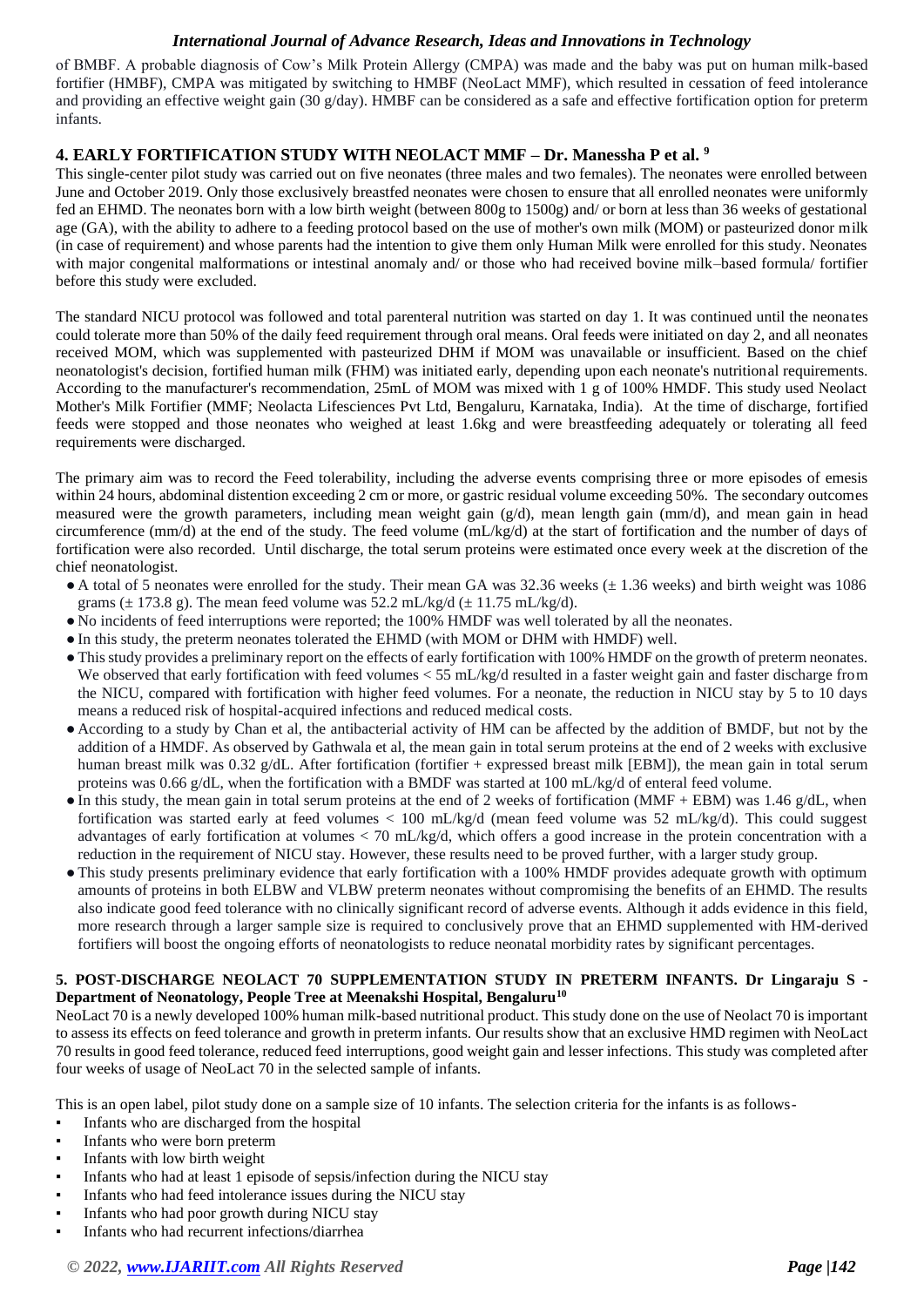Infants receiving vaccination and on formula/mixed feeds

The infants who had major congenital malformations, intestinal anomalies, or other serious disorders were excluded from the study.

## **Procedures**

Ten infants who fulfilled the inclusion criteria were enrolled in the study. 1.55gms of NeoLact70(1 sachet) was initiated at the time of discharge, to be used afterward at home. NeoLact 70 was used alongside breastfeeding, with a minimum use of three sachets per day. One sachet of NeoLact 70 was mixed in 10 ml of sterile water and was fed to the infant. Neolact70 was used as supplementary immune nutrition in discharged preterm infants who were receiving breastfeeding. The study was continued four weeks from the day of discharge, after which the neonatologist-in-charge determined the feeding regimen for all the infants in the study. The immunoglobulin profile was analysed through the serum sample taken at baseline (before starting Neolact70) and again at the end of the study. Ten infants were enrolled over the three-month study period between September-November 2020. The mean GA and birth weight of the infants were  $33.5 \pm 4.9$  weeks and  $1779.4 \pm 576$ g (mean  $\pm$  SD), respectively. Overall, good growth was observed, with an average weight gain of 30.4 g/day and good IgA increments (38.29% increase from baseline). There was no requirement for antibiotics/pre-probiotics during the study. Feeds were well tolerated, and no adverse events were noticed. There were no readmissions /OPD visits or other health complaints such as diarrhoea, respiratory infections, or weight gain issues during the supplementation period.

This study observed that immune-nutritional supplementation with a human milk-derived nutrition (like NeoLact70- 1.55 g) would aid in optimal weight gain, along with an increment in immunoglobulins. This supplementation would be of clinical benefit to premature infants discharged from NICU.

#### **6. EFFECT OF HUMAN MILK ENRICHED WITH HUMAN MILK-BASED FORTIFIER (HMBF) VERSUS BOVINE MILK-BASED FORTIFIER (BMBF) ON GROWTH AND MORBIDITY AMONG VERY LOW BIRTH WEIGHT (VLBW) INFANTS – A RANDOMIZED CONTROLLED TRIAL <sup>11</sup>**

It is a single-centre, open-labelled, randomized controlled trial (RCT) enrolling very low birth weight (VLBW) neonates of less than 34 weeks of gestation weighing between 1,000 and 1,500 g. infants were randomized to receive either fortifier (HMBF or BMBF) after reaching 100 ml/kg/day of enteral feeds.

Results: A total of 50 infants were enrolled (25 in each arm). Weight gain (21.42 vs. 20.84 g/day,  $p = 0.77$ ) and growth velocity (16.45 vs. 15.85 g/kg/ day,  $p = 0.57$ ) were similar in both groups with no statistical difference. Sepsis (relative risk [RR] = 0.6), feed intolerance (RR = 0.57), necrotizing enterocolitis (NEC) (RR = 0.33) and duration of hospital stay (33 vs. 36 days) were better in the HMBF group than in the BMBF group.

Conclusion: Growth velocity was similar in both groups. However, HMBF was well tolerated by neonates with lesser incidence of feed intolerance, NEC, sepsis, and lesser hospital stay duration than in neonates supplemented with BMBF. Given the fewer number of studies, there is a need for well-powered RCTs with a good sample size to fill the knowledge gap.

Summary of the research publications on human milk derived nutrition is provided in the table below:

| <b>Study Status</b>                                                                 | <b>Title</b>                                                                                                                                                                                                                                       | <b>Sample</b><br><b>Size</b> | Growth<br><b>Velocity</b><br>(g/kg/day) | <b>GA</b><br>(weeks) | BW(g)                         | <b>Length of</b><br><b>NICU Stay</b><br>(days) | $NEC$ (#<br>of<br>Episodes) | <b>Product</b>        |
|-------------------------------------------------------------------------------------|----------------------------------------------------------------------------------------------------------------------------------------------------------------------------------------------------------------------------------------------------|------------------------------|-----------------------------------------|----------------------|-------------------------------|------------------------------------------------|-----------------------------|-----------------------|
| Published in<br>$IJCH -$<br>Dec'2021                                                | An open-label, pilot study to evaluate<br>the benefits of using lyophilized human<br>milk-derived nutritional product<br>(NeoLact 70 – 1.55 g) as an immune-<br>nutritional supplement in premature<br>infants discharged from NICU. <sup>10</sup> | 10                           | $30.4$ g/day                            | 33.5                 | 1779.4                        | Post-<br>discharge use                         | $\Omega$                    | NeoLact<br>70         |
| Published in<br>JPNIM-<br>Italian<br>$Journal -$<br>Nov'2021                        | Prospective randomized control study<br>(Human Vs Bovine milk-based<br>fortifiers) $^{11}$                                                                                                                                                         | 50                           | 16.45                                   | 30.34<br>$(28-33)$   | 1294.64<br>$(1192 -$<br>1396) | <b>MMF: 33</b><br><b>BMF: 36</b>               | MMF: 1<br><b>BMF: 3</b>     | NeoLact<br><b>MMF</b> |
| Published in<br>Journal of<br>Medical Case<br>Reports and<br>Reviews-<br>July' 2021 | Clinical impact of using a human milk-<br>based fortifier in a preterm infant<br>demonstrating intolerance to bovine<br>milk-based fortifiers – a case report. $8$                                                                                 | $\mathbf{1}$                 | 17.68                                   | 30                   | 1500                          | 20                                             | $\Omega$                    | NeoLact<br><b>MMF</b> |
| Published in<br>Journal of<br>Perinatology<br>$- India -$<br><b>July 2020</b>       | <b>Effect of Early Fortification With 100%</b><br>Human Milk-Derived Fortifier on<br>Growth of Preterm Neonates: A Pilot<br>Study. <sup>9</sup>                                                                                                    | 5                            | 13.56                                   | 32.36<br>$(30-33)$   | 1086<br>$(890 -$<br>1320)     | 28.6                                           | $\Omega$                    | NeoLact<br><b>MMF</b> |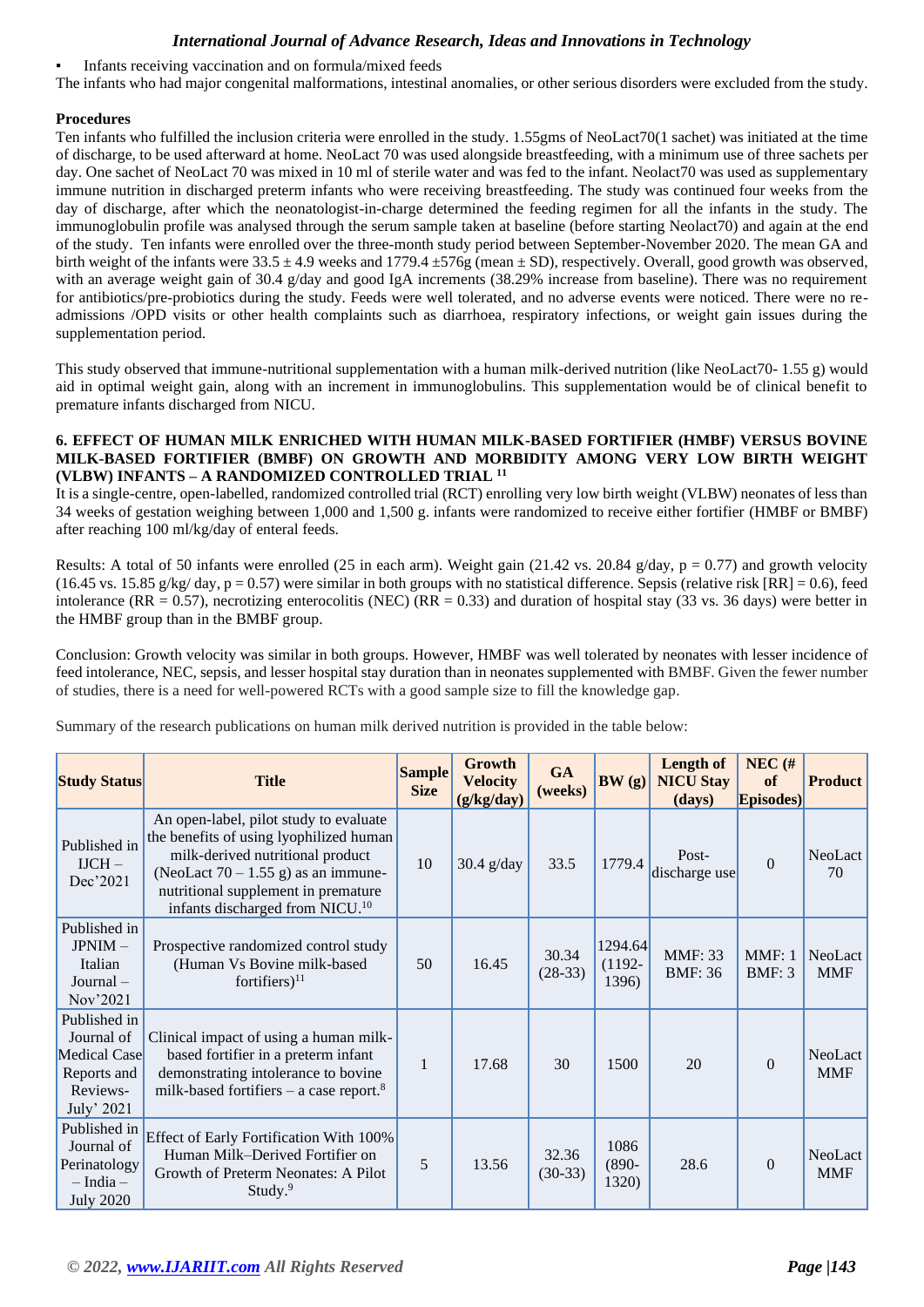| Published in<br>Indian<br>Child Health<br>$-$ Jan' 2020 | Effect of 100% human milk-derived<br>Journal of fortifier on growth of premature infants<br>with birth weight of $1000-1500$ g. <sup>12</sup> | 13 | 18.37 | 31.64<br>$(29-33)$ | 1314.62<br>$(1204 -$<br>1425 | <b>NA</b> | NeoLact<br><b>MMF</b> |
|---------------------------------------------------------|-----------------------------------------------------------------------------------------------------------------------------------------------|----|-------|--------------------|------------------------------|-----------|-----------------------|
|                                                         |                                                                                                                                               |    |       |                    |                              |           |                       |

## **Gaps between demand and supply of Human Milk Banks in India**

An estimated 27 million children are born every year in India accounting to about 20% of the births globally, 30% of the infants are born with low birthweight (birth weight <2,500 g).<sup>13</sup> An estimated at 3.5 million infants are born prematurely every year in India. Among these infants, about 7.6 lakh infants within the neonatal period and premature birth being the major cause for this mortality rate, which accounts for 35% of all deaths.<sup>14</sup>

Gaps in access to Human Milk in India

Human milk is a liquid gold for the new-born infants which play vital part in development and protection of the infant. Human milk is also considered as the single most powerful intervention with a potential to avert 1,60,000 under-5 deaths in India. Hence, it is of at most importance that all infants need to receive human milk during early infancy period.<sup>15</sup>

Overall rate of breastfeeding is extremely low in India,

- Where only 41.6% of new-born infants are receiving human milk feeding within 1 hour of birth.4
- Only 54.9% of infants receive exclusively human milk diet till 6 months of age.<sup>15</sup>

Demand of donor milk and availability (based on the current milk banks)

Between 2005 to 2015, India had fewer number of human milk banks (n=22), but since past 4 years, the number of milk banks have increased to 50, but even this increase is still inadequate to meet the huge requirement of donor human milk (DHM) for a country which has 27 million births in a year.<sup>16</sup>

India compared to UK:

| $\cdots$ |                         |               |                |             |  |  |  |  |
|----------|-------------------------|---------------|----------------|-------------|--|--|--|--|
| Sl No    | Parameter               | <b>Brazil</b> | United Kingdom | India       |  |  |  |  |
|          | Births/year             | 29.16.240     | 7,70,000       | 2,70,00,000 |  |  |  |  |
|          | <b>Total Milk Banks</b> | 214           | 16             | 50          |  |  |  |  |

Brazil's decision to increase the number of milk banks is helping to save around 300,000 lives of new-borns per year, Also Brazil's milk banking system is thought be the vital intervention in decreasing the country's infant mortality rate by 73% over the past two decades, i.e., from 63.2 per 1,000 births in 1985 to 19.6 in 2013. [\(https://news.umich.edu/learning-from-brazil-s-success-with-milk](https://news.umich.edu/learning-from-brazil-s-success-with-milk-banks/)[banks/\)](https://news.umich.edu/learning-from-brazil-s-success-with-milk-banks/). It has been known that 30% to 50% of the new-born infants in NICU require DHM for minimum duration of 5-15 days, while a premature and an LBW baby would have the higher need. A recent survey conducted on human milk banks in India established that 63% milk banks reported gaps between donor milk demand and supply.<sup>17</sup>

Annual statistics of donors and recipients in participating human milk banks (N=16), 2015-166:

| Variables                               | <b>Median</b> (Range) | <b>Public sector</b> | <b>Private sector</b> |
|-----------------------------------------|-----------------------|----------------------|-----------------------|
| Number of donors                        | 600 (70-4000)         | 1938                 | 316                   |
| Volume of milk collected (liters)       | 382 (30-1085)         | 498                  | 230                   |
| Volume of banked milk utilized (liters) | 293 (27-1047)         | 469                  | 174                   |
| Number of recipients                    | 500 (80-3993)         | 1480                 | 261                   |

A study by Sachdeva el al. (2019) attempts to evaluate the existing status of human milk banks in India concerning metrics like infrastructure, human resources, funding mechanisms, operating procedures and quality assurance. <sup>17</sup>

Methods: A questionnaire was administered to 16 out of 22 human milk banks across India operational for more than one year.

#### **Results**

- Around 69% of the milk banks were in government or charitable hospitals; only 12.5% were set up with government funding.
- 50% of the milk banks had a dedicated technician, and only one milk bank had more than five lactation counsellors.
- Milk was collected primarily from mothers of sick babies and in postnatal care wards of hospitals, followed by pediatric outpatient departments, camps, satellite centers, and homes. 63% of the surveyed milk banks reported gaps between donor milk demand and supply.
- 75% used shaker water bath pasteurizer and cooled the milk manually without monitoring temperature, and 25% pooled milk under the laminar airflow.
- 63% of the milk banks tracked donor to recipient, and none of the milk banks had collected data on early initiation, exclusive breastfeeding or human milk feeding.

Conclusion**:** This study highlights the gaps of milk banking practices in India, which include inadequate financial support from the government, shortage of key human resources, lack of robust processes and data gaps, and demand-supply gap of donor human milk.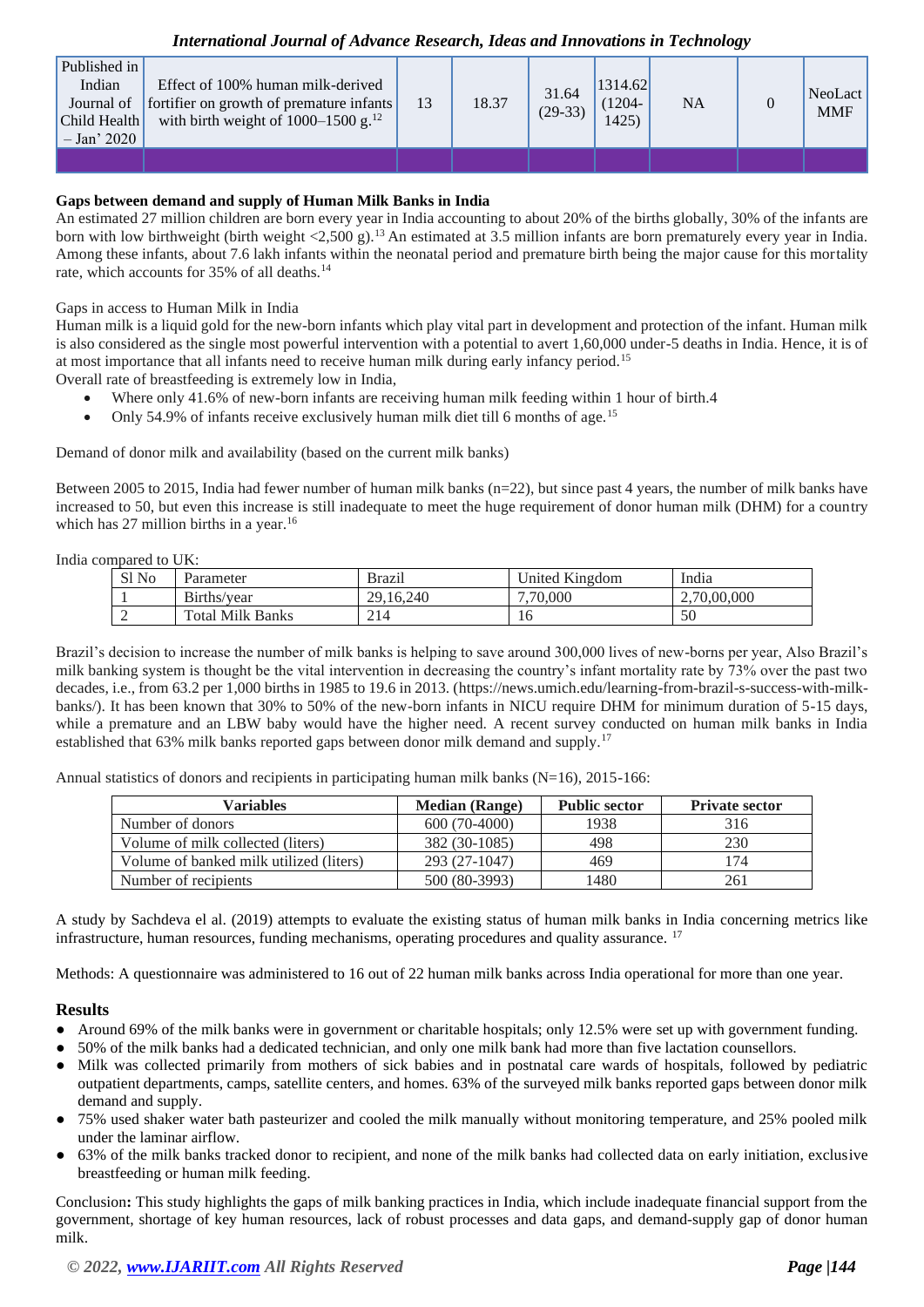# **7. NEONATOLOGISTS SURVEY ON EHMD**

A survey (May to July 2020) of 100 neonatologists across 79 hospitals and 31 cities in India was done to understand the benefits of EHMD (Exclusive human milk diet) from a neonatologist's perspective. A team of researchers designed the survey questionnaire under the supervision of expert neonatologists. The research team analysed the data available on EHMD, preterm enteral feeding protocols, laboratory analysis, and the reports on using donor human milk-based products for premature infants. International and Indian journals were reviewed to study the publications available on this subject; since very few studies are available on this subject matter.

For this study, neonatologists and paediatricians in charge of the NICU and other neonatal care physicians were included, while other speciality physicians were excluded.

## **Results**

- All the respondents (100%) agreed that EHMD is important for preterm infants.
- 15% of the respondents opined that EHMD was ensured to all preterm infants, while 80% opined that human milk-based fortifier (HMBF) was safe and well-tolerated by premature infants.
- 40% of the participants reported that around 51-80% of preterm infants receive a BMBF (Bovine milk-based fortifiers in the NICU; whereas 17% of the participants opined that more than 80% of the preterm infants received BMBF.
- On the feed intolerance issues with bovine milk-based fortifiers in NICU, around 17% of respondents reported that 51-80% of the preterm infants on BMBF would experience feed intolerance episodes.
- 44% of the participants confirmed that if feeding intolerance occurs due to BMBF, the best remedy is to stop fortification of feeds and continue only EBM, whereas 28% of the respondents opined that the best option would be to shift over to HMBF (Graph 1).



93% of the respondents said that preterm infants would require additional nutritional support after discharge. The details of the responses are given in Table 1.

| TABLE 1: Appropriate post-discharge nutritional support for a preterm infant $(n=100)$ |                                    |  |  |  |
|----------------------------------------------------------------------------------------|------------------------------------|--|--|--|
| No. of respondents                                                                     | <b>Parameters</b>                  |  |  |  |
| 43                                                                                     | Only mother's own milk             |  |  |  |
| 18                                                                                     | Human milk based 70 calorie sachet |  |  |  |
| 31                                                                                     | Human milk based fortifier         |  |  |  |
|                                                                                        | Bovine milk based fortifier        |  |  |  |
|                                                                                        | Formula                            |  |  |  |
|                                                                                        | Animal milk                        |  |  |  |

The results from this study highlight the importance of EHMD for preterm infants in NICU. Most neonatologists agree that human milk-derived nutritional products, including HMBF are safe and efficacious. The greater utilization of human milk-based products is also helpful towards the implementation of EHMD in NICU. Further research is needed to confirm and broaden these findings with larger sample size.<sup>18</sup>

## **8. NEOLACTA NURSES SURVEY ON EHMD**

As the primary caregivers, NICU nurses play a vital role in the overall management of preterm infants, such as nutrition, feeding and growth measurements for premature infants. Hence, it is crucial to analyse their opinion on the benefits of human milk and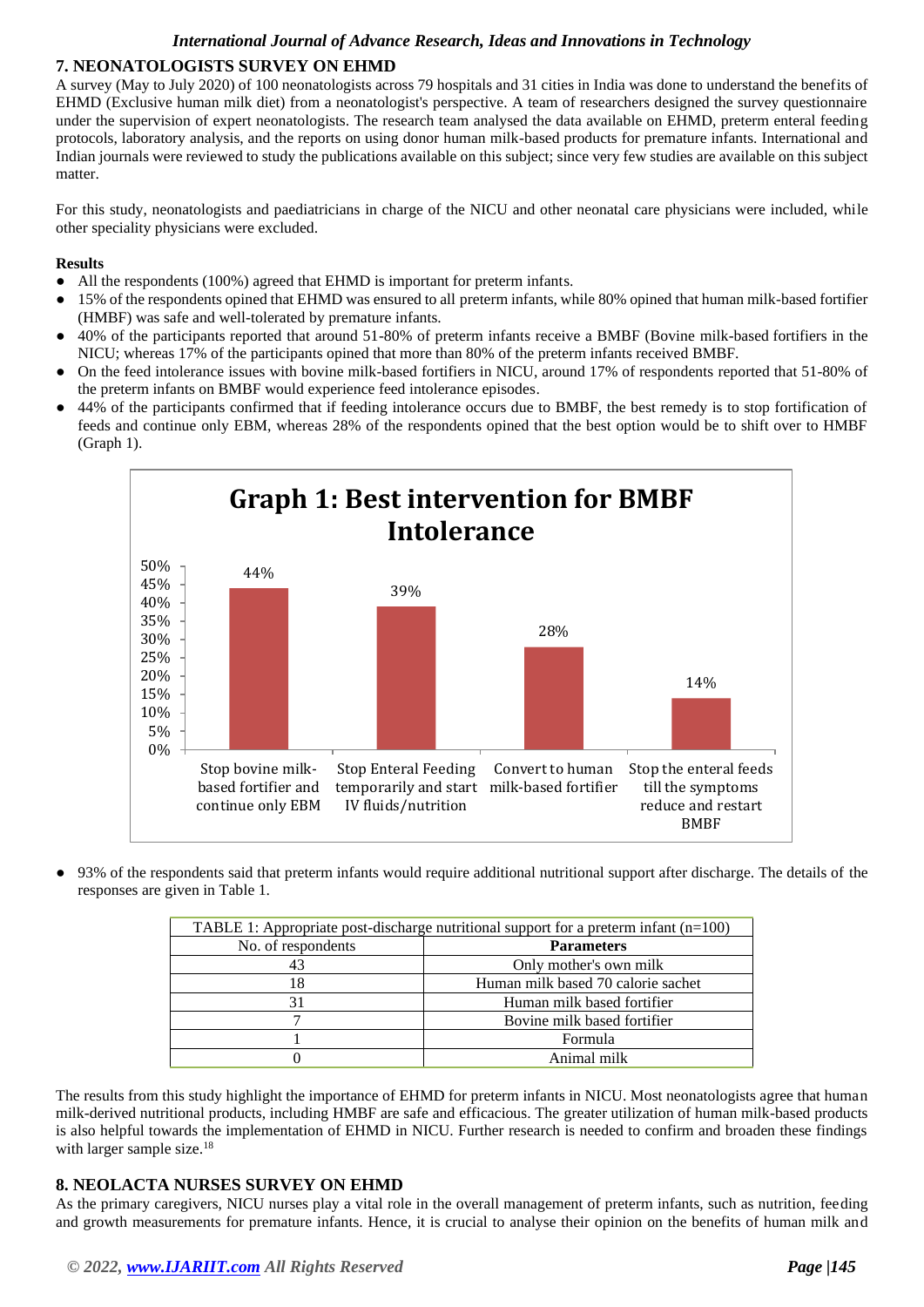human milk-derived products. This survey's main objective is to understand and analyse the benefits and significance of 100% human milk diet, especially from the NICU nurses' perspective in India.

## **Results**

A total of 152 NICU nurses responded to the survey from 81 hospitals across 28 cities in India. Data received from all the completed survey questionnaires were included for further analysis.

- 1. All participants (100%) agreed that exclusive breastfeeding or using a complete Human Milk Diet is very important for preterm babies in the NICU. None of the participants selected the option of "Not Important".
- 2. 97.4% of the participants reported that preterm infants better tolerate feeds if it is a 100% human milk diet; only 2.6% of participants said that a 100% human milk diet is not well-tolerated.
- 3. 75.7% of participants strongly agreed that the growth of preterm infants is better with a 100% human milk diet.
- 4. 67.1% of the participants reported that trophic feeds were initiated for preterm infants within 24 hours of birth. All participants opined that the mother's milk is suitable as trophic feeds for preterm infants in the NICU. 44.07% rated that donor human milk is suitable as trophic feeds while 17.76% reported that formula feed is suitable as trophic feeds, and 21.05% of participants have stated that formula feeds cannot be used as trophic feeds.
- 5. Regarding the feeds for preterm infants in the absence of mother's milk, 46.7% of participants have reported that pasteurized human breast milk, seventy calories (PHBM – 70 calorie), is the best option for preterm infants in NICU.
- 6. 84.9% of the participants stated that HMDF Mother's Milk Fortifier (MMF) is the best option for fortifying breast milk in preterm infants (Table 4).

| Table 4: Nurses opinion on the best option for the fortification of breast milk for preterm infants |                                                                                    |    |  |  |  |
|-----------------------------------------------------------------------------------------------------|------------------------------------------------------------------------------------|----|--|--|--|
|                                                                                                     | <b>Bovine milk-based</b><br>Human milk-based<br>fortifier (HMF)<br>fortifier (MMF) |    |  |  |  |
| Nurses' opinion on the best option for the<br>fortification of breast milk for preterm infants      | 129                                                                                | 23 |  |  |  |

7. 96% of the participants reported being satisfied with the safety and tolerance of 100% human milk-based products like PHBM - 70 calorie and HMDF (NeoLact MMF) (Table 5).

| Table 5: Safety and Tolerance of 100% human milk-based products like PHBM-70 calorie and Human milk-based                                                                        |                |                  |                                              |                     |  |  |  |
|----------------------------------------------------------------------------------------------------------------------------------------------------------------------------------|----------------|------------------|----------------------------------------------|---------------------|--|--|--|
| fortifier (MMF) for preterm infants                                                                                                                                              |                |                  |                                              |                     |  |  |  |
|                                                                                                                                                                                  | Very satisfied | <b>Satisfied</b> | <b>Neither satisfied</b><br>nor dissatisfied | <b>Dissatisfied</b> |  |  |  |
| Nurses' satisfaction with the Safety and<br>Tolerance of 100% human milk-based<br>products like PHBM - 70 calorie and<br>Human milk-based fortifier (MMF) for<br>preterm infants | 65             | 75               | 6                                            | $\theta$            |  |  |  |

A large section (84.9%) of the NICU nurses have stated that HMDF - MMF is the best option for the fortification of breast milk, and only a limited number (15.1%) of nurses have opined in favor of bovine milk-based fortifier (HMF). This shows that a 100% human milk diet with human donor milk and its derived products is better than the bovine milk-based products for feeding preterm infants, as per the NICU nurses' opinion.

There is no doubt that the availability of nutritional products derived exclusively from human milk like HMDF (MMF) or NeoLact 70 (in sachet form) has made the implementation of 100% human milk diet possible. This study was carried out on a limited sample size with representations from all the major cities across India but was mostly confined to private institutions. A more extensive study with a larger sample size can provide a more detailed understanding of the NICU nurses' perspectives from both government and private institutions across India.<sup>19</sup>

## **9. DONOR's SURVEY**

This was an independent survey carried out by Aeon Market Research Private Limited, Delhi. Objective of this survey was to understand the human milk donation process undertaken by NeoLacta Lifesciences from donor's perspective. Survey was conducted using the online survey forms and telephone conversation and the feedback was collated in the survey form.

## **Results and Analysis**

- A total of 60 responses were received, out of which an overwhelming 81.7 % said that they used 'Other' means (like Google, Facebook, Cloud nine hospitals, and an NGO) to find out about the Breast milk donation process.
- On the question about their decision to donate to Neolacta, 40% of the respondents chose Google as their primary source of information, followed by Facebook (35%), referrals by doctors or close friends, and the use of other social media like WhatsApp chats, etc.
- When asked to rate the Neolacta counselling process on breast milk donation, 56.7% of the responses gave a 'Very Good' rating. The counselling session was hugely helpful in clarifying the milk donation process to 68.3% of the respondents. Only about 5% felt that they were still left with some doubts after the counselling process.
- The question on voluntary participation as a donor got a 100% positive response, proving that none were influenced or motivated unjustly.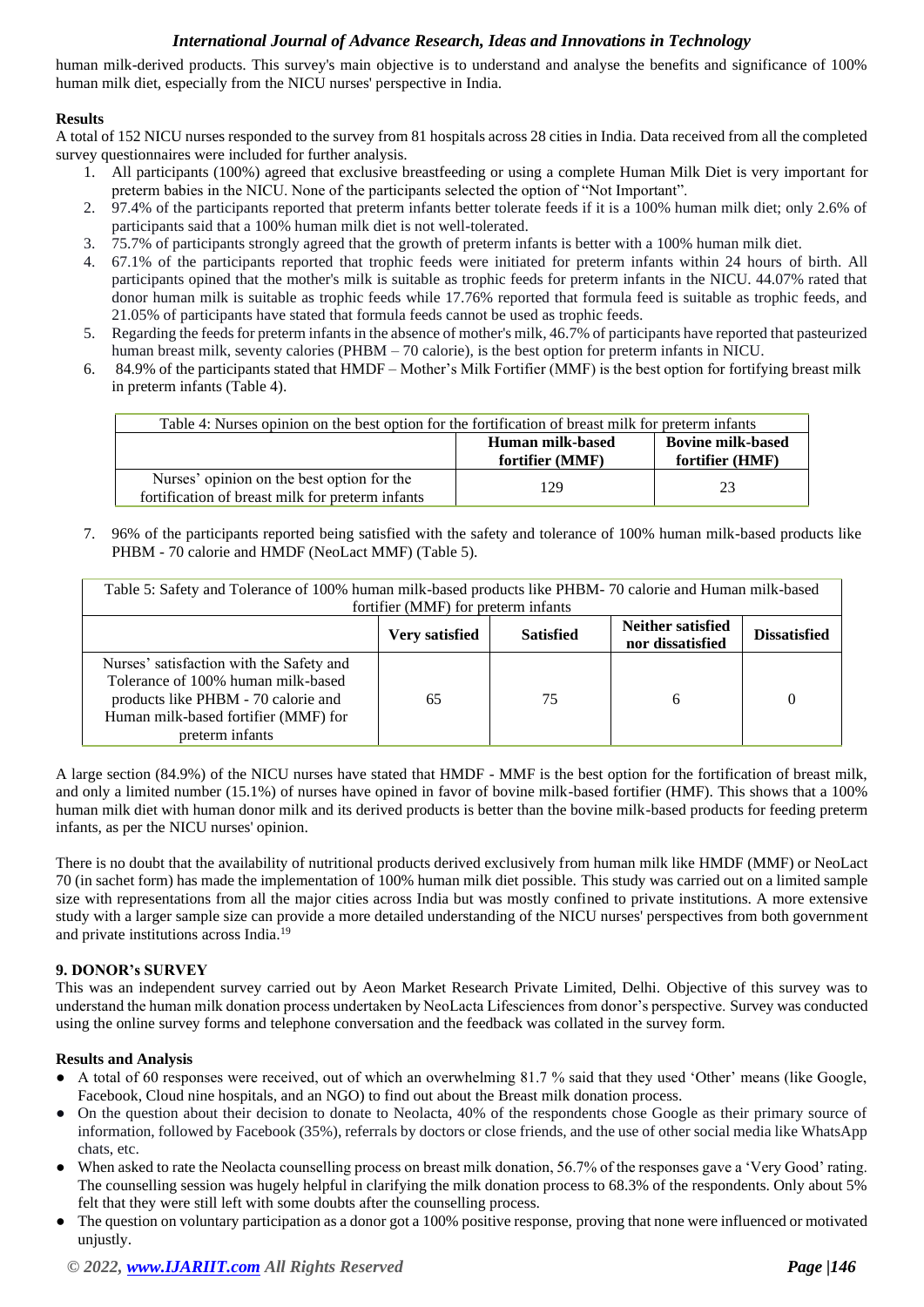- The pre-donation serological tests were conducted on around 65% of the respondents, while 35% did not require the tests, as they had the recent test reports (< 6 months).
- A large number of the survey participants, 83.3% to be precise, reported that they had not received any monetary or financial incentives for donating their breast milk, remaining 16.7% reported that they had received support in terms of manual breast pumps. All the participants affirmed that they had donated only excess breast milk.
- About 30% of the respondents had started to donate their milk after the 1st month of delivery, 23% of the mothers after three months, and this number gradually tapered off after six months of delivery. The survey showed that most new mothers prefer to donate their excess breast milk within the first six months of childbirth.
- An overwhelming 93.3% of the respondents confirmed that their baby was normal and healthy during the donation period, remaining respondents had donated due to the demise of the baby. This data affirms that donating excess breast milk does not harm or deprive the donor's baby.
- 59 of the 60 respondents said their doctors were satisfied with their baby's growth and development during the donation period. The only outlier was a baby who had unfortunately passed away during the milk donation period.
- 88.3% of the respondents were exclusively breastfeeding their infants during the donation period, thus proving that the breast milk donation process does not diminish the supply of mother's milk to her infant. Among the respondents who had discontinued exclusive breastfeeding, some of the infants were found to be more than six months of age, hence eligible for an inclusive diet.
- Around 81% of the respondents rated the entire process of breast milk collection as 'Extremely satisfied' or 'Satisfied' (4 or 5 on a scale of 5)
- 58 of the 60 participants found the entire donation experience "very good" or "good."

This survey reaffirms the belief that donating breast milk does not cause any harm to the lactating mother or her child. Other similar global surveys have also established this fact. In addition to being safe, donating breast milk is considered a generous act that brings pride and satisfaction to the donor mothers. This survey will help strengthen our understanding of the current donation process and activate the mechanisms required to improve the donation strategies.

# **10. DONOR ENROLLMENT PROCESS**

When promoting the breast milk donation process, we aim to reach as many potential donors as possible. It is achieved through multiple channels, including:

- Hospitals, including the antenatal clinics and postnatal wards
- Voluntary and other organizations working in areas of maternity and childbirth
- Maternity shops
- Child-care centres
- Recommendations and referrals from current and previous donors, staff at neonatal intensive care units, pediatric clinics
- Through electronic and social media

When conveying written information about the uses of donor milk and donor milk banking, it is imperative to use clear and nontechnical language.

#### **Screening and selecting donors**

Donor Counselling: Interested donors will be contacted via telephone the trained donor counsellor would counsel the mothers on the process of donation with complete details. With the consent of the potential donor, following questions about the donor's general background and habits would be asked for. For example:

- About her general health
- Document the age and health of her baby
- If she has/had any exposure to consistent passive smoke in her surroundings?
- Is she currently undergoing any medical therapy or taking any medication?
- Is she exposed to sustained levels of environmental or chemical contaminants that can be expressed in breast milk?
- Exposure to any recent infection (including HIV 1 or 2, hepatitis B or C, syphilis, herpes, or acute or chronic infections)
- Exposure to diagnostic radioactive isotopes or any recent medical interventions.

Following the counselling, interested donors would be asked to complete the screening questionnaire form (described below):

## **11. NEOLACTA SCREENING QUESTIONNAIRE FOR MOTHERS**

Neolacta uses a detailed questionnaire to get information about the potential donor mothers and their current health status. Some of the sample questions from the questionnaire are mentioned below-

- 1. Name of the mother.
- 2. Her age.
- 3. Husband's name.
- 4. Total number of children.
- 5. Copy of birth order of recent delivery.
- 6. Age of the recently delivered child.
- 7. Working status of the mother.
- 8. Average monthly income of the family.
- 9. Highest educational qualification of the mother.
- 10. Dietary Habits (whether Veg/Non-veg).
- 11. Is she currently breastfeeding?
- 12. Major illnesses suffered.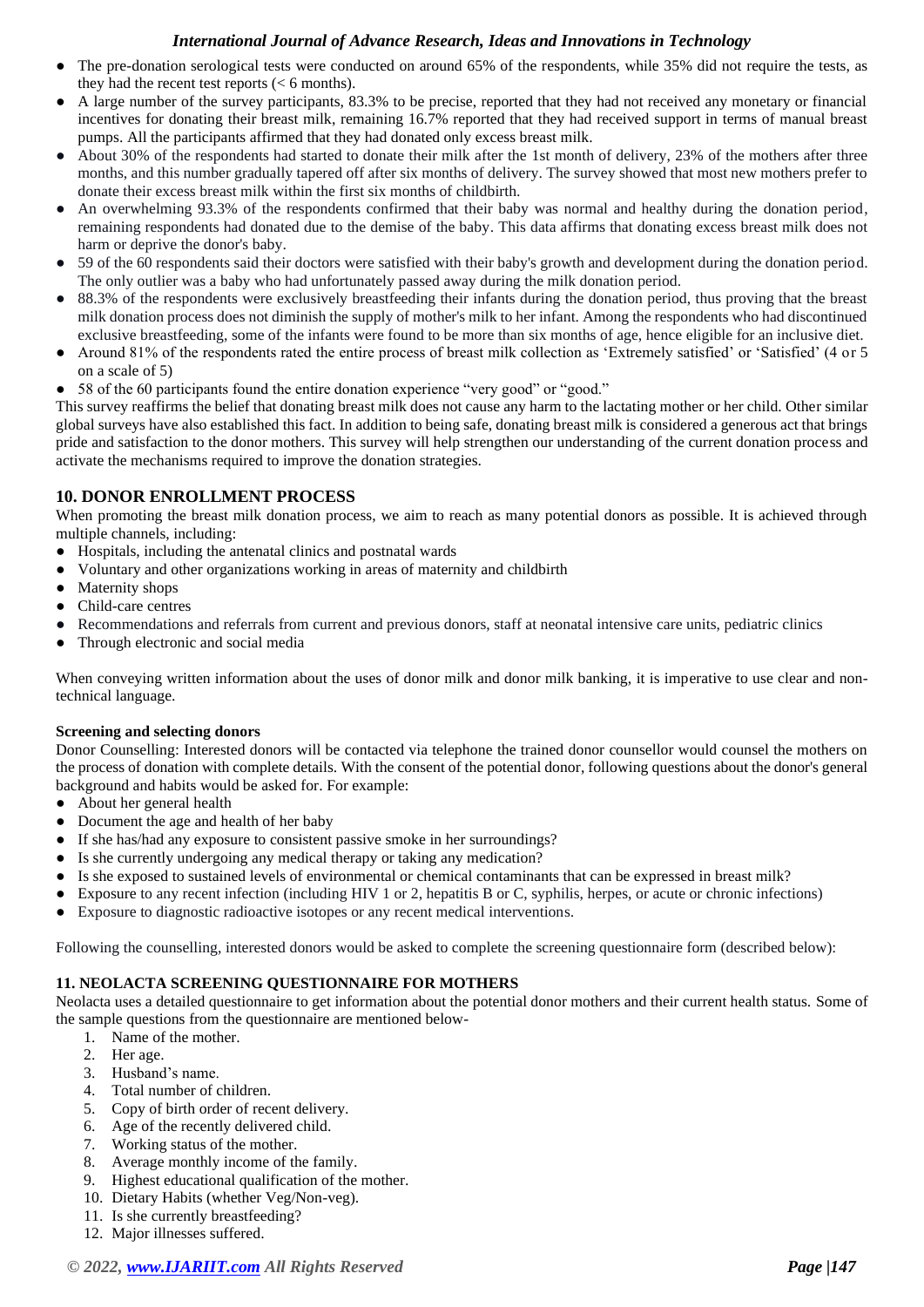- 13. General Health status.
- 14. Details of the regular medications taken (prenatal vitamins, insulin, thyroid medications, nasal sprays, inhalers, birth control pills, etc.)
- 15. Recent blood tests and their reports:
	- Anti-HIV Ag/Ab HBsAg Anti HCV Syphilis/VDRL Anti HBc Total
- 16. Other serological tests.
- 17. Willingness to undergo more tests (at the cost of the company).
- 18. Does the mother have excess milk after feeding her infant?
- 19. Does she consume illegal drugs/ alcohol/ any form of tobacco/ three caffeinated drinks per day?
- 20. Is her husband suffering from any of the mentioned diseases-HIV, HBsAg, HCV or Syphilis?
- 21. Has the potential donor received organ or tissue transport/ blood transfusion/ blood product within the prior 12 months?
- 22. Is she on radioactive or any other drugs/has chemical environmental exposure/taking over the counter prescriptions/megadoses of vitamins – which are toxic to neonates and excreted in breast milk?
- 23. Ask mother and assess her breast for mastitis/fungal infection of the nipple or areola? If necessary, observe and assess?
- 24. Ask mother for active herpes simplex/ varicella zoster infection in the mammary or thoracic region
- 25. Did she receive any vaccines for Measles, Mumps, Rubella in the last 2 months?
- 26. Did she receive any vaccines for chickenpox, rotavirus, polio and typhoid in the last 3 months?
- 27. Is she on any herbs or fenugreek or any other lactation herb to increase milk supply?

#### **12. CONSENT**

Before accepting a donor's milk, it is necessary for her consent for the processing and intended use of the donated milk. Neolacta has a detailed Information sheet and Consent-form for the mothers, which mentions the benefits of breast milk donation and the involved process. The mothers are made aware that their participation is a voluntary one, which can be withdrawn at any time, based on their needs. They are also informed that the breast milk donation activity does not entitle them to receive any payment or favours from any organization or government schemes. The potential donors are encouraged to discuss with their families/ husband before giving their consent.

#### **Serological testing**

Serological testing is mandatory for all potential donors to reduce the risk of passing on infections. The potential donor should give informed consent before testing.

Potential donors who test positive for the following should be excluded-

- HBV
- HCV
- $\bullet$  HIV (I/II)
- Syphilis (VDRL)

The serological test results are shared with the potential donors.

#### **Training and supporting donors**

Fundamental training for all donors covering the following:

- Importance of handwashing
- Good personal hygiene
- Process of collecting and expressing milk, including sterilizing all equipment like breast pumps and containers
- Storing donated milk under proper conditions, including cooling and freezing
- It is necessary to provide ongoing support to all donors according to their individual needs, including:
	- Information on milk bank requirements
	- Continued support for collecting expressed milk and maintaining lactation
	- Ongoing support regarding their diet and alcohol consumption

Emotional support and guidance.

#### **13. COLLECTION**

Once the screening process is completed which includes, counselling, screening questionnaire, written informed consent, health of both mother and child, and sample for laboratory tests. After successfully completing this step, If the donor is in hospital, the donor is sent to the milk bank's designated breast milk collection area. If donor mother is at home, a donor kit containing labelled collection bottles and a manual breast pump would be sent to donor mother's house. Washing the breast with water or disinfectant before expressing milk is necessary, and it is not required to discard the foremilk. The breast milk expressed by the donor would be stored in the freezer in home or hospital and this would be collected and labelled by trained staff under hygienic conditions and transported to the NeoLacta's plant at Bengaluru under cold-chain management system for further analysis and processing. Only the excess breast milk is collected from the donors. The entire donation process is voluntary and donor mothers will not be paid and there will not be any financial assistance provided by NeoLacta.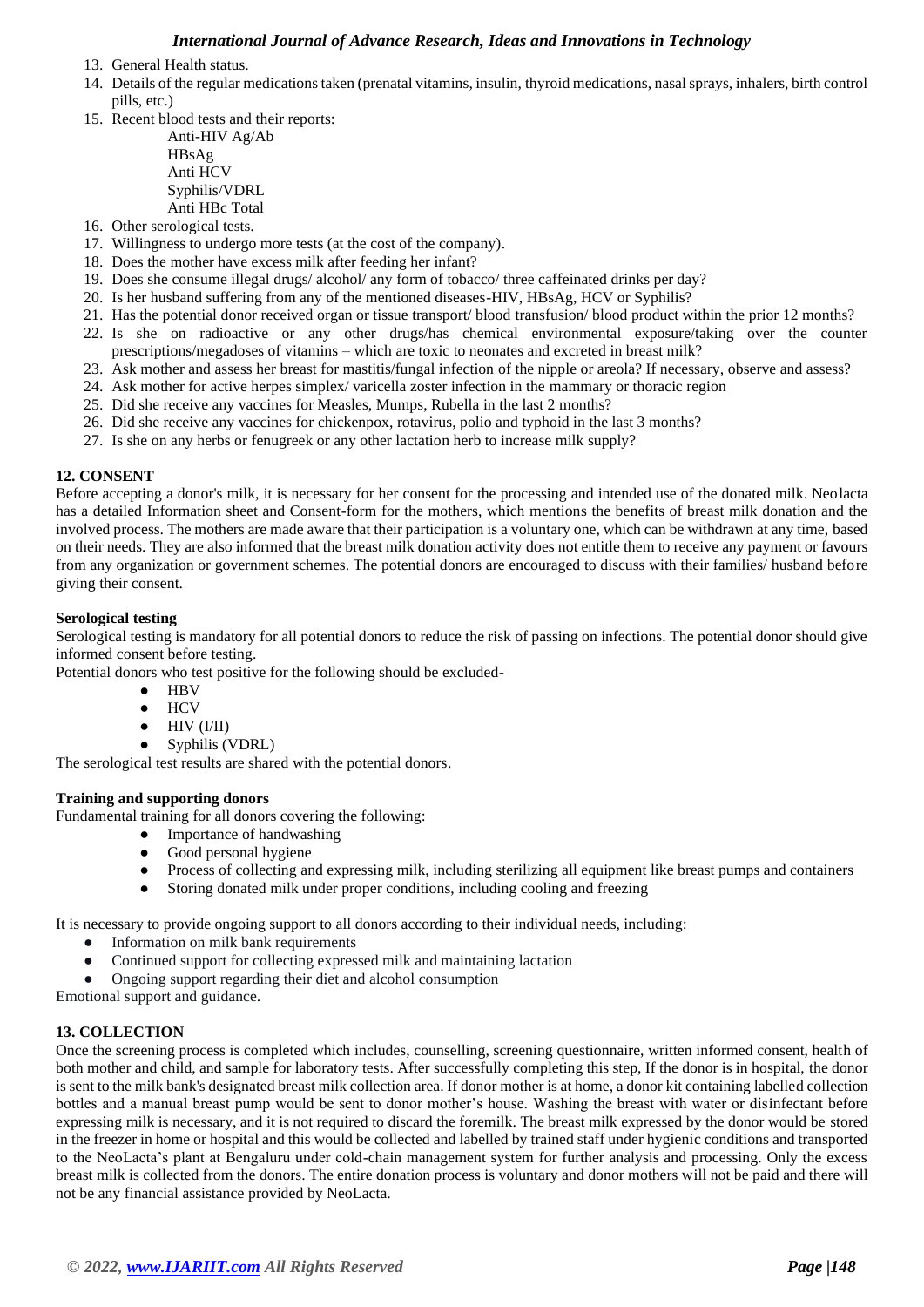#### **Collection and Processing at Neolacta**

Neolacta identifies potential donors through hospitals and community outreach. Potential donors are given individual counselling and awareness programs. The breast milk donors for Neolacta are selected after receiving the consent form and going through an extensive screening questionnaire which includes questions about their lifestyle and history of infectious diseases. The donors are chosen from among healthy, lactating women who:

- Have sufficient lactation to donate after feeding her own baby satisfactorily
- Not taking hazardous drugs
- Not on regular medications that can have an adverse effect on babies, like chemotherapy agents
- Willing to undergo blood tests for screening of infections

Lactating women who pass the pre-approval testing are then screened for a number of diseases that could be transmitted through breast milk like:

- HIV 1 & 2
	- HBV (Hepatitis B)
- HCV (Hepatitis C)
- **Syphilis**

A lactating woman is not approved to be a donor if she has -

- Tested positive for HIV, Hepatitis B or C or syphilis
- A sexual partner suffering from HBV, HIV, HCV and/ or venereal diseases
- Taking radioactive medications and/ or mega doses of vitamins
- Uses illegal drugs and/ or alcohol or more than three caffeinated drinks per day
- Mastitis/fungal infection of the nipple or areola
- Active herpes simplex/varicella-zoster infections in the mammary/thoracic region

Donors who pass the triple screening process are selected for breast milk donation. A breast pump collects breast milk from approved donors, which is later transported through a cold chain.

The bottles are labeled and sealed, frozen to -10°C and transported to the processing area using a cold chain vehicle. The collected breast milk is stored in a deep freezer room at -20°C until it needs to be removed for further processing.

## **14. DONOR MILK PROCESSING**

#### **Processing**

The donor milk undergoes pasteurization (Holder's method). At Neolacta, the loss of nutrients from donor milk is minimized by utilizing Australian-developed breast milk processing technologies. The pasteurization process complies with WHO technical guidelines. The Neolacta processing environment comprises ISO-7 and ISO-8 cleanrooms, which comply with FDA GMP guidelines. After pasteurization, the milk is stored in frozen conditions at -20°C, until it is ready for distribution. The pasteurized milk goes through nutritional and microbial testing procedures in internal and external third-party NABL accredited laboratories. No product is released for sale unless it achieves zero microbial growth.

#### **Quality and Safety at NeoLacta**

Neolacta Lifesciences located at Bangalore, is the first company in India and Asia to develop an advanced human milk processing facility. This milk facility complies with the guidelines of HMBANA (Human Milk Banking Association of North America) and the FDA pasteurizing standards. It is also ISO 22000:2005 certified, GMP compliant. All the proprietary equipment has been designed and built in Australia by their in-house engineering team to ensure the highest levels of safety and hygiene. Neolacta uses ISO Level 7 and 8 cleanrooms with HEPA filtration and standalone Air Handling Unit (AHU) which comply with FDA GMP guidelines. Batch-specific nutritional information is also provided. The 10 steps described below are followed for each batch of human milk before it is considered ready for distribution

#### **Cost effectiveness**

The cost of processing donor breast milk is negligible compared to the medical cost of treating a single case of necrotizing enterocolitis (NEC). Even a small drop in GI complications with the increased use of human breast milk could recover the operation costs of milk banking. Studies support the cost-effectiveness of using donor human breast milk by reducing the length of hospital stay, sepsis and NEC in sick newborns.

An assured benefit is that donor milk banks play a dominant role in increasing breastfeeding awareness in the community, thus, conferring wider benefits to the population.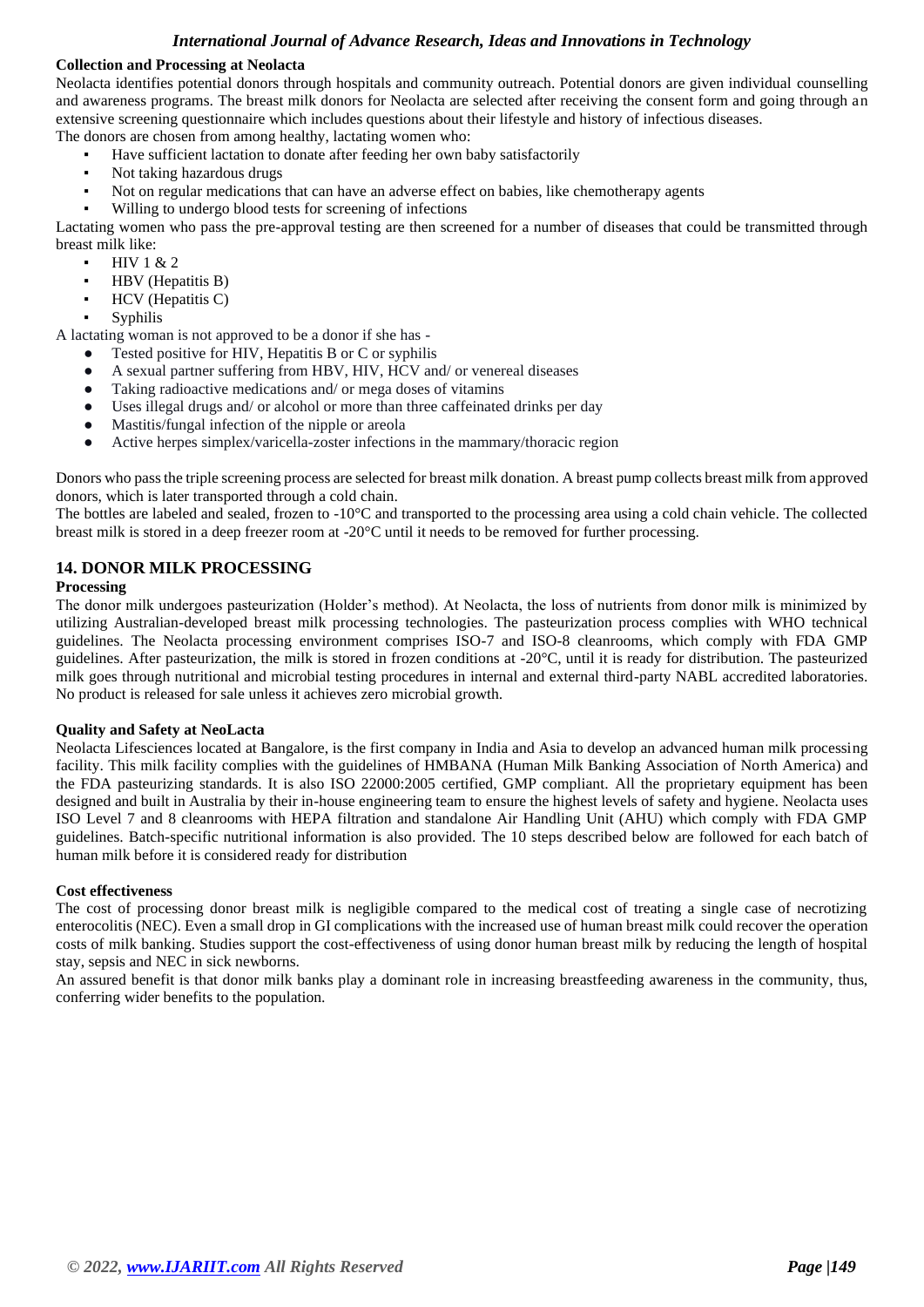

# **15. NEOLACTA'S INNOVATION IN HUMAN MILK-BASED PRODUCTS**

## 1. NeoLacta PHBM 70:

NeoLacta PHBM 70 is pasteurised human milk with the minimum guaranteed energy of 70 cals/100 ml. The product provides essential calories, fat and protein sourced from 100% Human Milk to meet the nutritional requirement of a baby. NeoLacta PHBM 70 can be used when mother's own milk is not available, or the baby needs extra calories for growth. Available frozen in 15 ml and 50 ml bottles.

- Minimum guaranteed energy of 70 cals/100 mL.
- The best source of fat calories to increase the caloric density of human milk diet.
- Provides calorie-dense nutrition without compromising on feed volumes.
- Proteins and immunoglobulins from 100% human milk.

Indication: To be used when mother's own milk is not available, can be used for both trophic feeding and nutritional feeding purposes.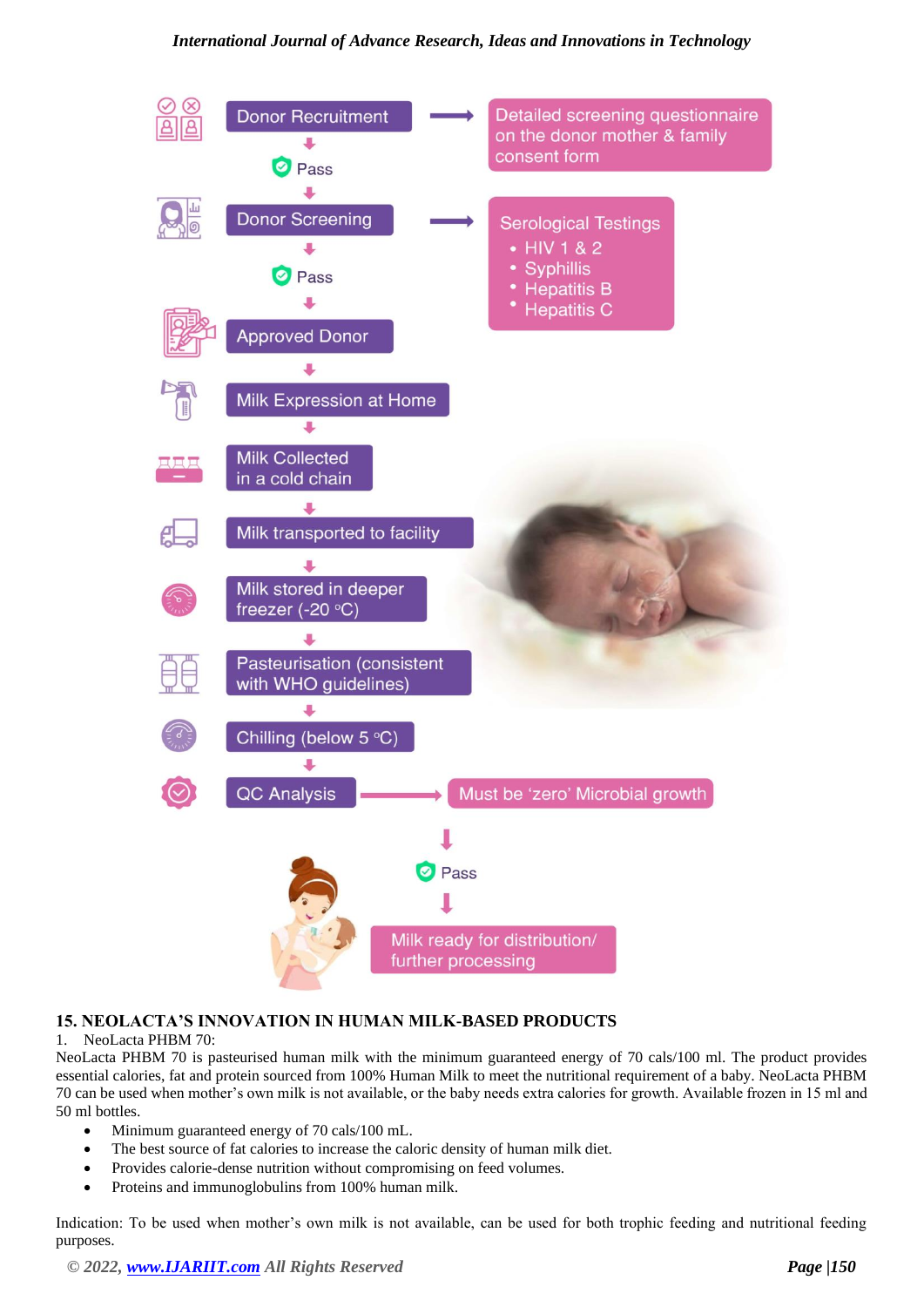#### 2. NeoLact 70 (1.55 g sachet)

Each sachet of NeoLact 70 contains 1.55 g human milk for reconstitution with boiled and cooled drinking water. This product provides minimum 70 kcal/100 ml along with essential proteins and lipids to meet the nutritional requirements of a premature baby. NeoLact 70 can be used when mother's own milk is not available, or the baby needs extra calories for growth. Available in pack of 10 sachets.

- Optimised calorific density without compromising feed volumes.
- Natural source of LCPUFA.
- Retains Immunoglobulins and HMOs.
- Zero maltodextrin (starch) and no synthetic additives.
- Shelf stable at room temperature.

Indication:

- a) Can be used as nutritional feeds when mother's own milk is insufficient or not available.
- b) Can be used as post-discharge immune-nutritional supplement for preterm infants.

#### 3. NeoLact MMF (Mother's Milk Factor)

#### NeoLact MMF (Human Milk Factor) is made exclusively from

100% donor human milk. It provides essential proteins and calories to meet the unique nutritional requirement of a premature baby and most importantly aids in better growth. Available in sachets of 0.5 gm and 1 gm.

- Helps meet protein requirement for premature babies.
	- Provides multiple benefits unique to human Milk such as:
		- o Immunoglobulins
		- o Human Milk oligosaccharides
		- o Lactoferrins
- Offer significant protection against NEC, Sepsis and other complications of prematurity
- Maltodextrin-free ensures excellent feed tolerance when compared to bovine milk-based HMFs.

## Mixing Guidelines:

- Mix 1 gm sachet with 25 mL mother's milk; For higher volume feeds use multiples of mixing guidelines.
- Mix 0.5 gm sachet with 12.5 mL mother's milk; For higher volume feeds use multiples of mixing guidelines.
- Usage Guidelines:

Pour the recommended volume of breast milk into a sterile container. Add the entire contents of the sachet into the container. Stir well to ensure powder is completely dissolved before feeding. Make a note of the time of feed preparation. Use the feed within 8 hours of preparation. If excess feed is leftover, keep in NICU temperature (22 to 26 degrees) and use within 8 hours. Do not store either the sachets / mixed feed in the refrigerator.

4. NeoLact MMF PLUS (Mother's Milk Factor for babies with higher nutritional needs)

NeoLact MMF PLUS (Mother's Milk Factor) is made exclusively from 100% human milk. It provides higher proteins and calories to meet the unique nutritional requirements of babies with specific conditions. Available in sachets of 0.5 gm and 1 gm. MMF PLUS provides 2.2 times higher Proteins to help meet these enhanced nutritional needs.

## Special Indication:

Preterm infants with:

- Broncho-pulmonary Dysplasia
- Cardiac anomalies
- Refractory Weight gain

Preparation and usage are similar to of NeoLact MMF.

#### 5. NeoLacta PHBM Powder

NeoLacta PHBM is standardised and pasteurised human milk in a powder form. Each 6 gm bottle contains the equivalent of 50 ml human milk when prepared as per instructions. The product provides essential calories, fat and protein sourced from 100% Human Milk to meet the nutritional requirements of a baby. NeoLacta PHBM can be used when mother's own milk is not available or as a supplement to breastfeeding which ensure the baby remains on exclusive human milk feeds. Available as pack of 6 X 6 gm bottles. Standardised and pasteurised human milk powder for reconstitution with water.

Usage Guidelines:

- Wash hands and sterlise all feeding containers.
- Boil drinking water and allow to cool till it reaches lukewarm temperature.
- Open NeoLacta PHBM 6 g bottle and pour 50 ml water up to the indicator line marked on the bottle.
- Close the bottle and mix well to ensure powder is dissolved completely.
- Transfer the mixed feed into a sterile feeding container and cool the feed before feeding.
- Discard leftover feed, if any.

## **Commercial Operations:**

Major operational costs include the costs form cold chain transport system, manpower including skilled professionals, research and development including conduct of clinical studies and product testing. The details of the operational costs and various parameters has been described below:

- 1. Donor awareness programs
	- a) Donation awareness initiatives: education and awareness programs.

# *© 2022, [www.IJARIIT.com](file:///C:/omak/Downloads/www.IJARIIT.com) All Rights Reserved Page |151*